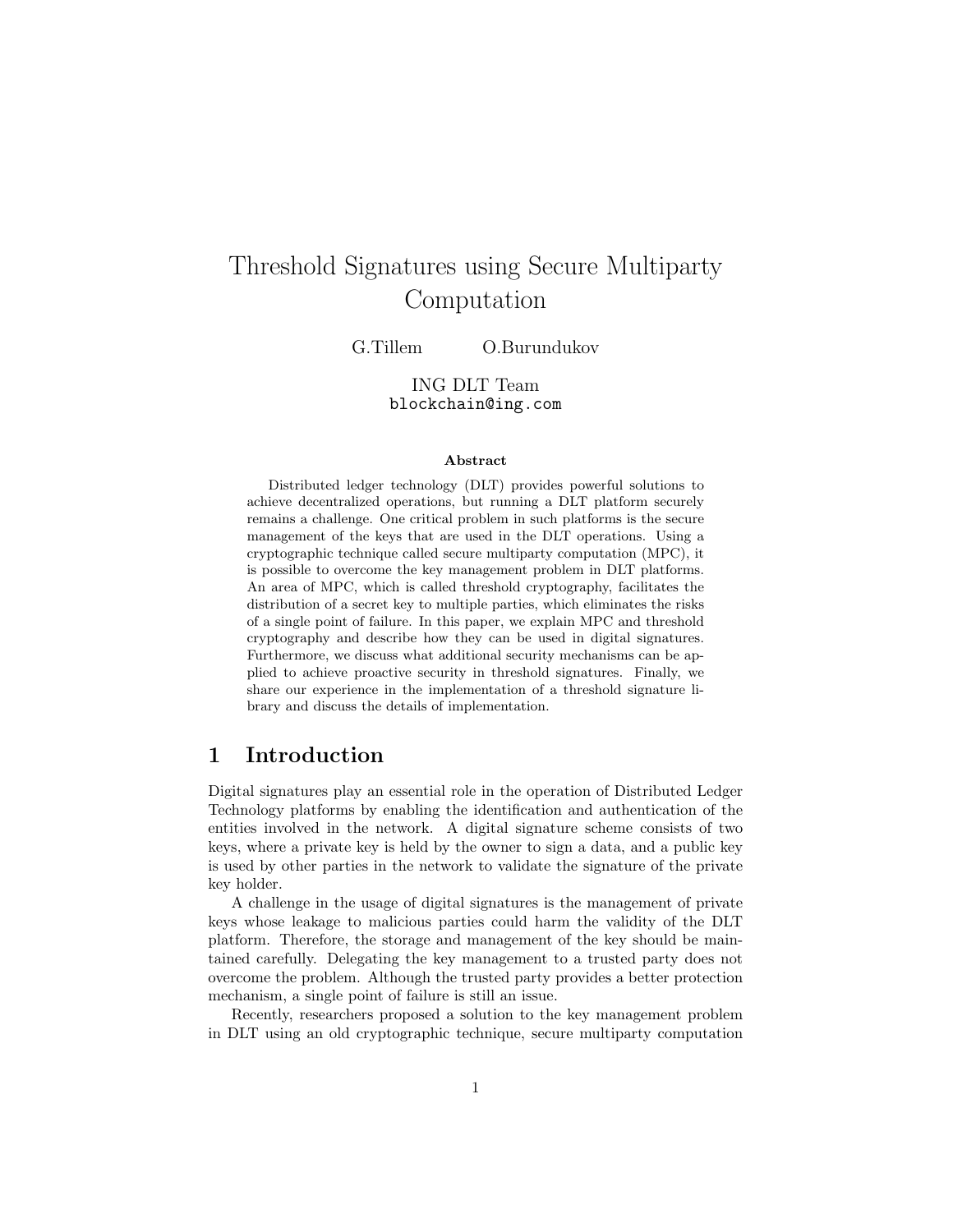(MPC). MPC enables a group of parties who do not necessarily trust each other to perform operations on their private data without revealing any information about their data. Threshold cryptography is an area of MPC which allows the sharing of a private key among multiple parties. In a threshold cryptography scheme, the private key can be revealed only when a specific subset of parties combines their key shares. Usage of a threshold signature scheme thwarts the single point of failure attacks in key management.

Threshold signatures are not the only available solution for the key management problem. An alternative mechanism is the multi-signature approach, where a transaction is signed by multiple parties individually using their signing keys. Similar to threshold signatures, multi-signature prevents the single point of failure attacks. However, the multi-signature approach requires to perform signature verification multiple times since each signer party's signature needs to be validated. On the contrary, using threshold signing, multiple parties can produce a single signature that can be validated efficiently. Another drawback of the multi-signature approach is that it should be performed on-chain while threshold signatures can be operated off-chain.

In this paper, we aim to explain what threshold signatures are and how they can be securely implemented in DLT systems to overcome the key management problem. The outline of the paper is as follows. In Section [2,](#page-1-0) we explain MPC and threshold cryptography briefly. Then, we describe how a signature scheme can be transformed into a threshold signature scheme based on the proposal of Gennaro and Goldfeder in [\[13\]](#page-8-0). In Section [3,](#page-5-0) we discuss practical security concerns and how proactive security can be achieved in the implementation of a threshold signature protocol. Finally, in Section [4,](#page-6-0) we describe our implementation of the threshold signature protocol.

# <span id="page-1-0"></span>2 Secure Multiparty Computation

Secure multiparty computation enables multiple parties to perform a computation on their secret inputs without revealing any party's input to the other ones. The concept is first introduced by Andrew Yao as a secure computation between two parties [\[24\]](#page-9-0). In this seminal work, Yao uses the Millionaires' problem as an example to explain how the two parties can decide who is richer without revealing their wealth to each other. Since then, MPC has been investigated in academia from a theoretical perspective regarding its security definitions and feasibility [\[1,](#page-7-0) [2,](#page-7-1) [7,](#page-7-2) [9,](#page-8-1) [10,](#page-8-2) [15,](#page-8-3) [17\]](#page-8-4). Advancements in the communication and computation technology and cryptography greatly reduced execution time of MPC protocols making them viable for applications. The last couple of years has seen applications of MPC in auctions [\[5\]](#page-7-3), data analytics [\[3,](#page-7-4) [4\]](#page-7-5), and DLT [\[12,](#page-8-5) [11\]](#page-8-6).

A secure protocol that is based on MPC should achieve several properties [\[16\]](#page-8-7):

• Privacy: The parties should not learn anything from the computation apart from the output of the computation. More specifically, the only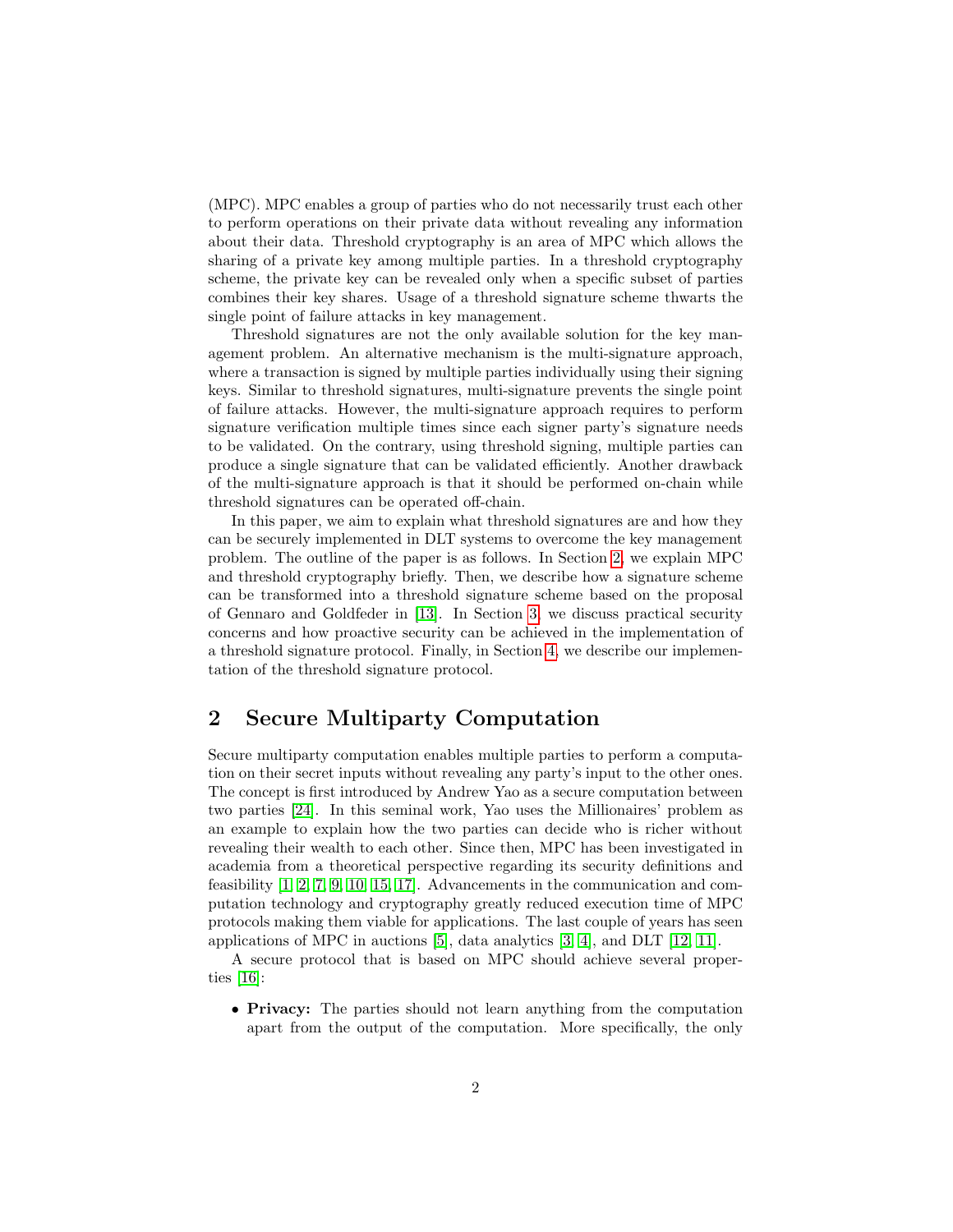information party A can learn about party B's input is only whatever information that party A can derive from the output.

- Correctness: Correctness requirement guarantees that each party receives the correct output as the result of the computation.
- **Fairness:** All parties should be guaranteed to receive the output. If an honest party cannot receive the output of MPC protocol, then the malicious parties in the computation should not also receive it.

In some cases, fairness property can be omitted since guaranteeing in real-life fairness might be costly in terms of performance, or it might be even impossible to achieve it [\[20\]](#page-8-8).

Secret Sharing An essential primitive to perform MPC among a set of parties is secret sharing. In secret sharing, secret data can be shared among n parties such that any subset of at least  $t + 1$  parties can reconstruct the secret, but the subsets with  $t$  and fewer parties cannot learn anything about the secret. Such a scheme is called  $(t, n)$ -threshold scheme. Shamir's scheme [\[22\]](#page-8-9) is a wellknown scheme for secret sharing, which is based on polynomials. A party can generate secret shares of its secret data s using Shamir's secret sharing scheme by generating a random t degree polynomial  $p(x) = a_0 + a_1x^1 + a_2x_2 + \cdots + a_tx^t$ , where  $a_0 = s$  and the coefficient  $a_i$ s are generated randomly. Then, for *n* parties, the secret share of each party  $i \in [1, n]$  is equal to  $P_i = p(i)$ . All operations are performed in a prime modulo p, where  $p > n$ , s.

Threshold Cryptography An notable area of MPC is threshold cryptography, where a set of parties performs certain cryptographic operations while none of them holds the secret key [\[20\]](#page-8-8). Instead, the key is distributed among the parties, and it can be used only when a subset of parties size of which is larger than a certain threshold, combines their key shares.

The research on threshold cryptography is applied in different fields such as encryption/decryption operations in symmetric and asymmetric cryptosystems and digital signatures [\[6\]](#page-7-6). From a practical side, a prominent application of threshold cryptography is the protection of signing keys that are used in DLT systems. The signing key is not stored by a single party and a transaction on DLT is only approved by a quorum instead of a single party. In the last couple of years, several protocols are proposed to enable threshold signing for well-known signature schemes such as ECDSA [\[19,](#page-8-10) [10,](#page-8-2) [13,](#page-8-0) [14,](#page-8-11) [8\]](#page-7-7).

In this paper, we focus on one of these protocols, specifically the multiparty threshold ECDSA scheme of Gennaro and Goldfeder [\[13\]](#page-8-0), to explain how a classical signature scheme can be converted to a multiparty threshold signature scheme.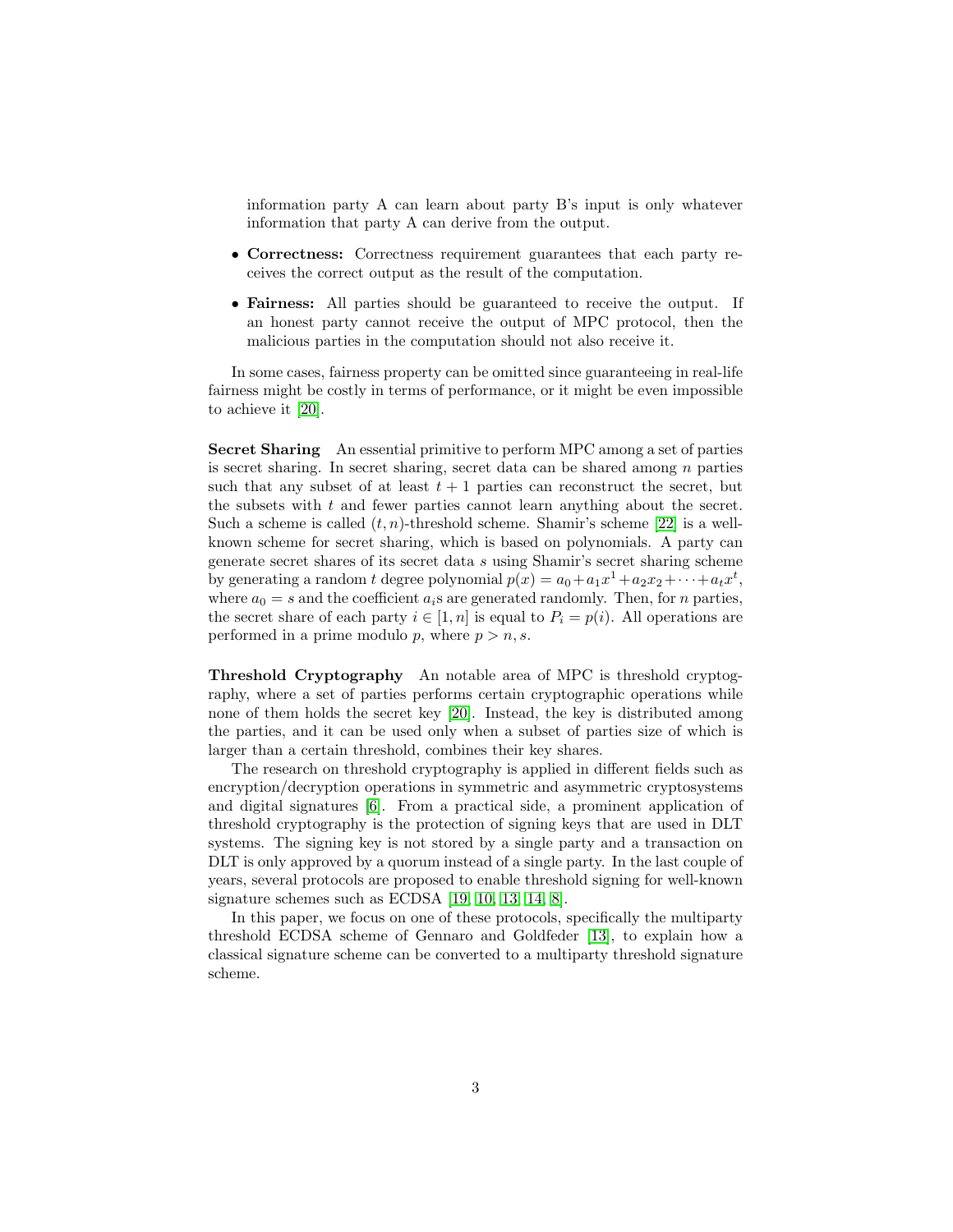#### <span id="page-3-1"></span>2.1 Threshold Signatures for ECDSA

Digital Signature Algorithm (DSA) is the standard signature scheme that is adopted by NIST [\[18\]](#page-8-12). ECDSA is the elliptic curve variant of DSA, which is commonly used in the DLT domain. In this section, we explain how DSA, or ECDSA, can be transformed into a threshold signature scheme. Figure [1](#page-3-0) provides an overview of the DSA.

- Given a cyclic group  $\mathcal G$  with primer order q and a generator  $g$ , and hash functions  $H: \{0,1\}^* \to Z_q$  and  $H': \mathcal{G} \to Z_q$
- Key Generation:
	- Private key:  $x \leftarrow_R Z_q$ ,
	- Public key:  $y = g^x \in \mathcal{G}$
- Sign: For an arbitrary message  $M$ ,
	- 1.  $m = H(M) \in Z_q$
	- 2.  $k \leftarrow_R Z_q$
	- 3.  $R = g^{k^{-1}} \in \mathcal{G}$  and  $r = H'(R) \in Z_q$
	- 4.  $s = k(m + xr) \mod q$
	- 5. Signature:  $\sigma = (r, s)$
- Verify: Given the message M, the signature  $\sigma$ , and the public key  $\boldsymbol{y}$ 
	- 1. Validate that  $r, s \in Z_q$
	- 2.  $R' = g^{ms^{-1} \mod q} y^{rs^{-1} \mod q} \in \mathcal{G}$
	- 3. Iff  $H'(R') = r$  accept the signature, otherwise reject.
		- Figure 1: Digital Signature Algorithm

<span id="page-3-0"></span>In transforming a classical signature scheme to a threshold signature scheme, key generation and signing stages should be performed in a multiparty setting. The verification stage remains the same since the public key is accessible by anyone, and it can be validated by any party.

Key generation stage of the signature algorithm should be performed by all parties. The parties connect to each other and compute their own share of the private key. Value  $t$  must be known at the key generation stage, because it affects the construction of polynomials used for the generation of secrets.

Signing stage, where a signature on an arbitrary message is generated, does not require involvement of all parties. Any subgroup of size larger than  $t$  can generate a valid signature.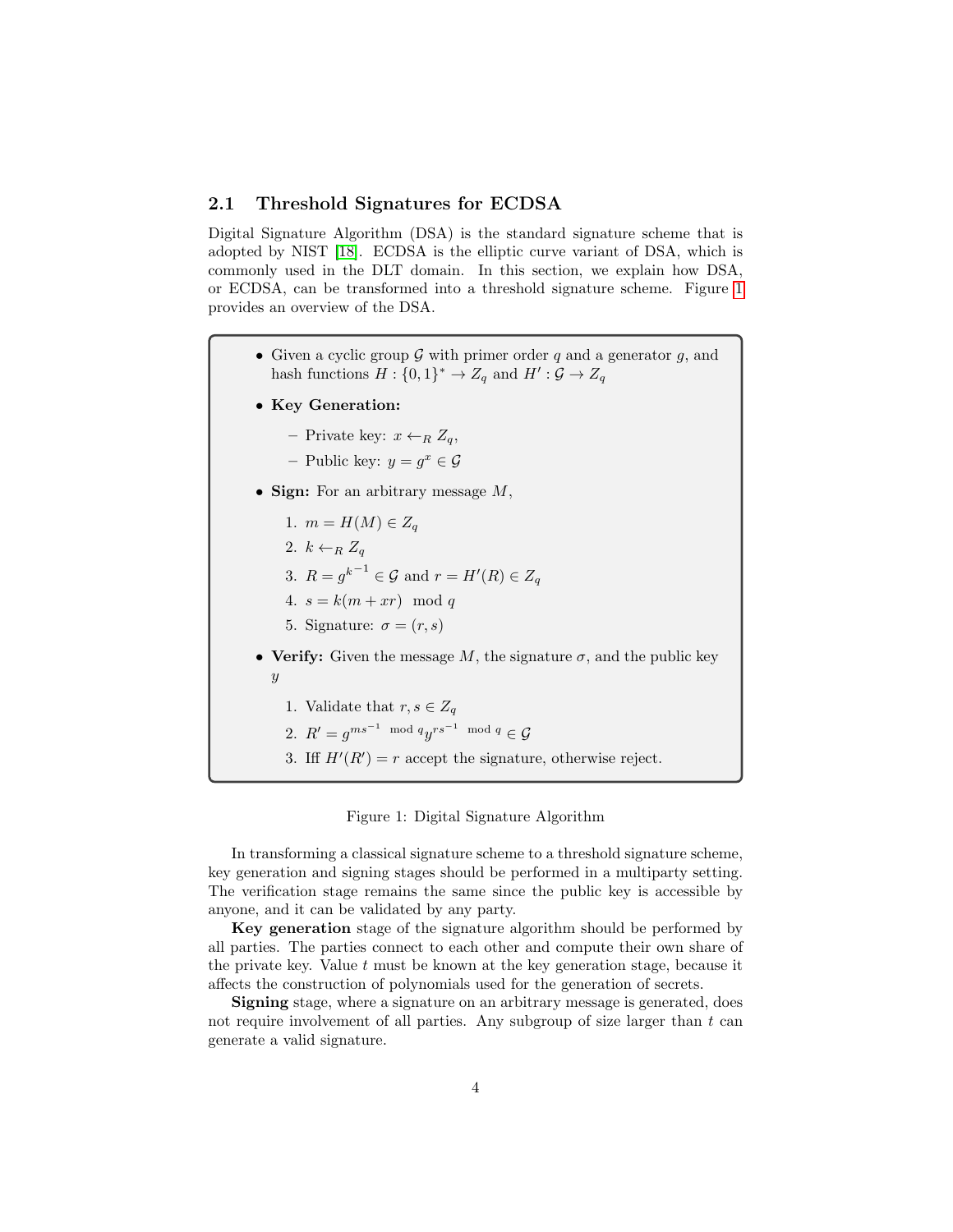Due to the additive homomorphic property of secret sharing, performing additions in a threshold signature scheme is straightforward. The main challenge in transforming DSA to a threshold variant is the computation of values  $R$  and  $s$ (see Figure [1\)](#page-3-0) since they require multiplication and modular inverse operations. These operations are not trivial using Shamir's secret sharing scheme. To overcome this problem, Gennaro and Goldfeder proposes a share conversion protocol (MtA) that converts multiplicative shares of a secret to its additive shares [\[13\]](#page-8-0). Using this protocol, Alice and Bob, holding multiplicative secret shares  $a$  and  $b$ , respectively, such that  $ab = x \mod q$ , can compute the corresponding additive shares  $\alpha$  and  $\beta$  which results in  $\alpha + \beta = x = ab \mod q$ .

In Figure [2,](#page-4-0) we explain how MtA protocol works. In the protocol,  $E_A$  is an encryption of a message using Alice's private key. The encryption scheme used in the protocol is an additively homomorphic cryptosystem, such as Paillier's cryptosystem [\[21\]](#page-8-13). Using the homomorphic property of the encryption, Bob can compute  $c_B$  without decryption.



<span id="page-4-0"></span>Figure 2: MtA (Multiplicative to Additive) share conversion protocol.

Particularly, Gennaro and Goldfeder's threshold ECDSA protocol works as follows:

• In the setup, parties generate shares of the secret key  $x$  that is generated as Shamir secrets with a threshold  $t$ .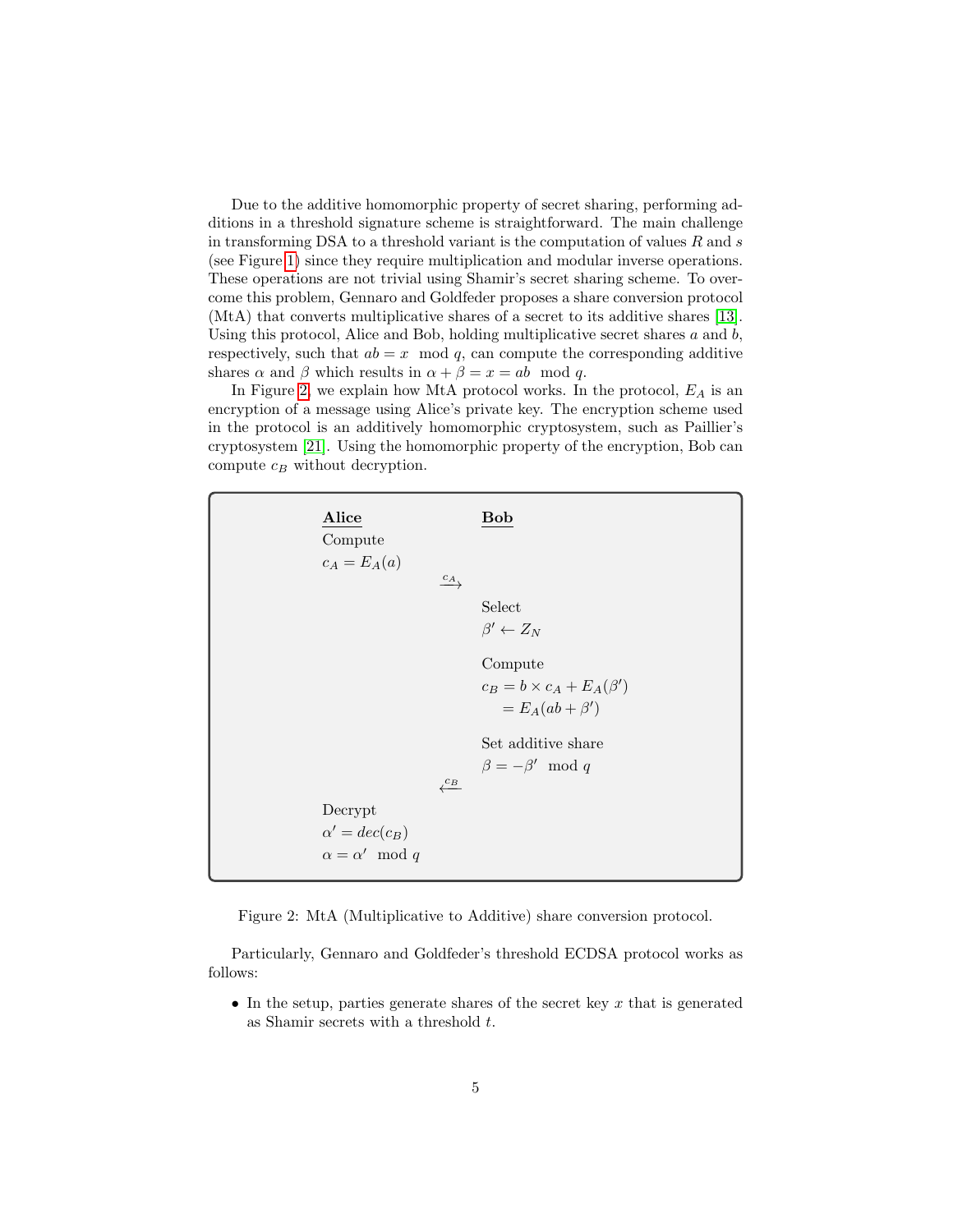- To sign a message,  $t + 1$  parties generate secret shares of random values k and  $\gamma$ .
- Using the MtA protocol (Figure [2\)](#page-4-0), they compute the secret shares of the product  $\delta = k\gamma$  (and reveal) and  $\sigma = kx$ .
- Each party multiplies their own share on  $\gamma$  and with the public value  $\delta^{-1}$ to obtain their own share of  $k^{-1}$ .
- By computing the exponent  $g^{\gamma_i \delta^{-1}}$  and combining their shares, the parties can compute  $R = \prod_i g^{\gamma_i \delta^{-1}}$ , which then is used to compute  $r = H'(R)$ .
- Finally, the secret shares of s is computed as  $s_i = k_i m + w_i r$  and reconstructed as  $s = \sum_i s_i$ .

Once the signature  $(r, s)$  is generated with the threshold mechanism, it can be verified by any party as in the original protocol.

# <span id="page-5-0"></span>3 Proactive Security in Threshold Signatures

The protocol we explained in Section [2.1](#page-3-1) is secure against malicious adversaries [\[13\]](#page-8-0). Similarly, other threshold signature protocols provide their security proofs regarding the underlying assumptions and adversarial model. Although a protocol is proven to be secure, its implementation might require some additional measures to protect secret data. In this section, we explain how the threshold ECDSA protocol can be extended with additional mechanisms to achieve proactive security.

Key refresh: As stated previously, in threshold cryptography a secret is distributed among n parties, and to use the secret key,  $t + 1$  parties must combine their shares. From an adversarial perspective, an attacker must breach  $t+1$  parties to attack such a scheme. Assuming that attacker breaches the parties one by one, a key refreshing mechanism mitigates such an attack. More specifically, during the key refresh, the secret shares are refreshed after a certain period. Therefore, if the attacker succeeds to breach a percentage of parties within that certain period and breaches the remaining ones in the next period, they cannot reveal the secret, since the shares are renewed at the end of the first period. The only way for the attacker to succeed is to attack  $t + 1$  parties simultaneously, which is much harder.

Zero-knowledge proofs: The protocol in [\[13\]](#page-8-0) takes an 'optimistic' approach and uses a minimum amount of zero-knowledge proofs in the protocol to obtain better performance results. One type of zero-knowledge proofs that are discussed in the paper is range proofs in the MtA protocol, which are used to prove that both Alice's and Bob's secret shares are smaller than a certain number. These range proofs are relatively expensive and impact the performance of the protocol. The authors state that removing these protocols from the protocol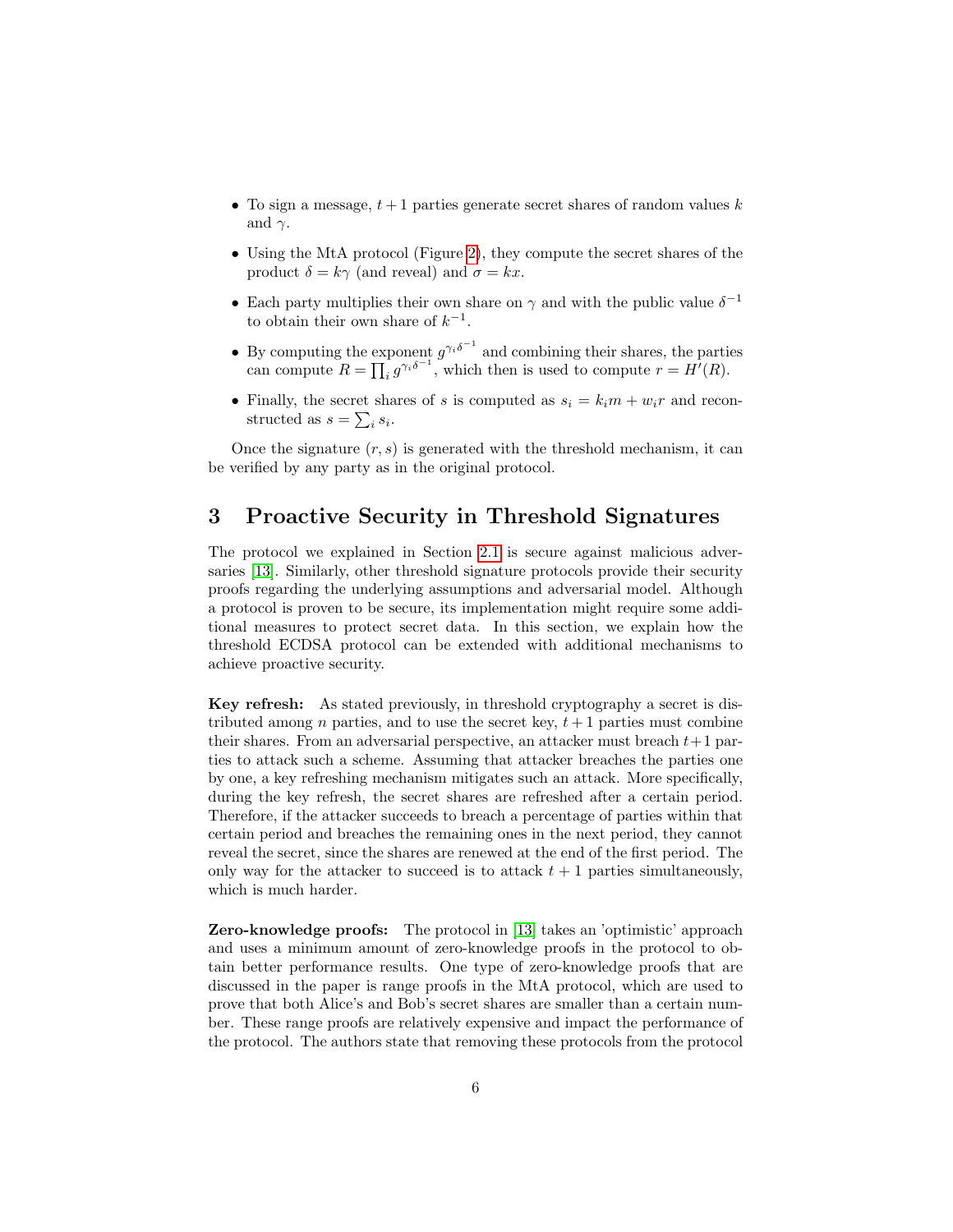might leak some information about the secret key, which is too limited and does not affect the security of the protocol. Therefore, these proofs can be included in or discarded from the implementation regarding the trade-off between security and performance.

### <span id="page-6-0"></span>4 Implementation details

The initial version of the protocol implementation was intended to prove the concept of ECDSA threshold signing in a multiparty setup. The first application was based on the reference implementation found in [\[23\]](#page-9-1) and contained the proprietary network layer, the design of which was aligned with our security standards. The resulting application showed benchmarks similar to those found in [\[13\]](#page-8-0).

The current (next) generation of the application comprises an enhanced network layer with proactive security support, as explained in Section [3,](#page-5-0) a protocol composition, parallel session support, dynamic pre-signing quorum check, and the dynamic node reconnection. The ECDSA protocol module was rewritten for this version from scratch to add range proofs (see Appendix A in [\[13\]](#page-8-0)), exhaustive protocol error analysis, and the detection of duplicated messages. The new crypto code also addresses a few minor problems encountered by the security audit of the reference implementation<sup>[1](#page-6-1)</sup>.

It has been realized that if the protocol is wrapped in a general-purpose finite state machine (FSM), that improves the usability and maintainability of the whole application. With the addition of FSM, the library can now facilitate virtually any multiparty interactive protocol. Finally, we added the abstract storage level API to accommodate various types of secret vaults.

The choice of the implementation language: Rust is a relatively young programming language. The young age of the language reflects on the ecosystem stability and the overall language accessibility due to partially lacking documentation, poor debugging support (as compared to more mature  $C/C++/C#/Java$ ). Despite that, the language has numerous advantages. Due to its strict rules of memory management, Rust delivers safe code. Rust compiler produces efficient output optimized for performance while preserving the ability to access the data at a very low level, similar to what  $C/C++$  does. Next to it, Rust facilitates foreign function interface so that programs written in other languages can call Rust dynamic library modules via standard C-style bindings. We have chosen this language for a few reasons:

- The language has aforementioned properties which make it suitable for an application in cryptography in general;
- The initial version of the code required bindings with the reference implementation of the protocol written in RUST;

<span id="page-6-1"></span> $^1$ <https://github.com/ZenGo-X/multi-party-ecdsa/tree/master/audits>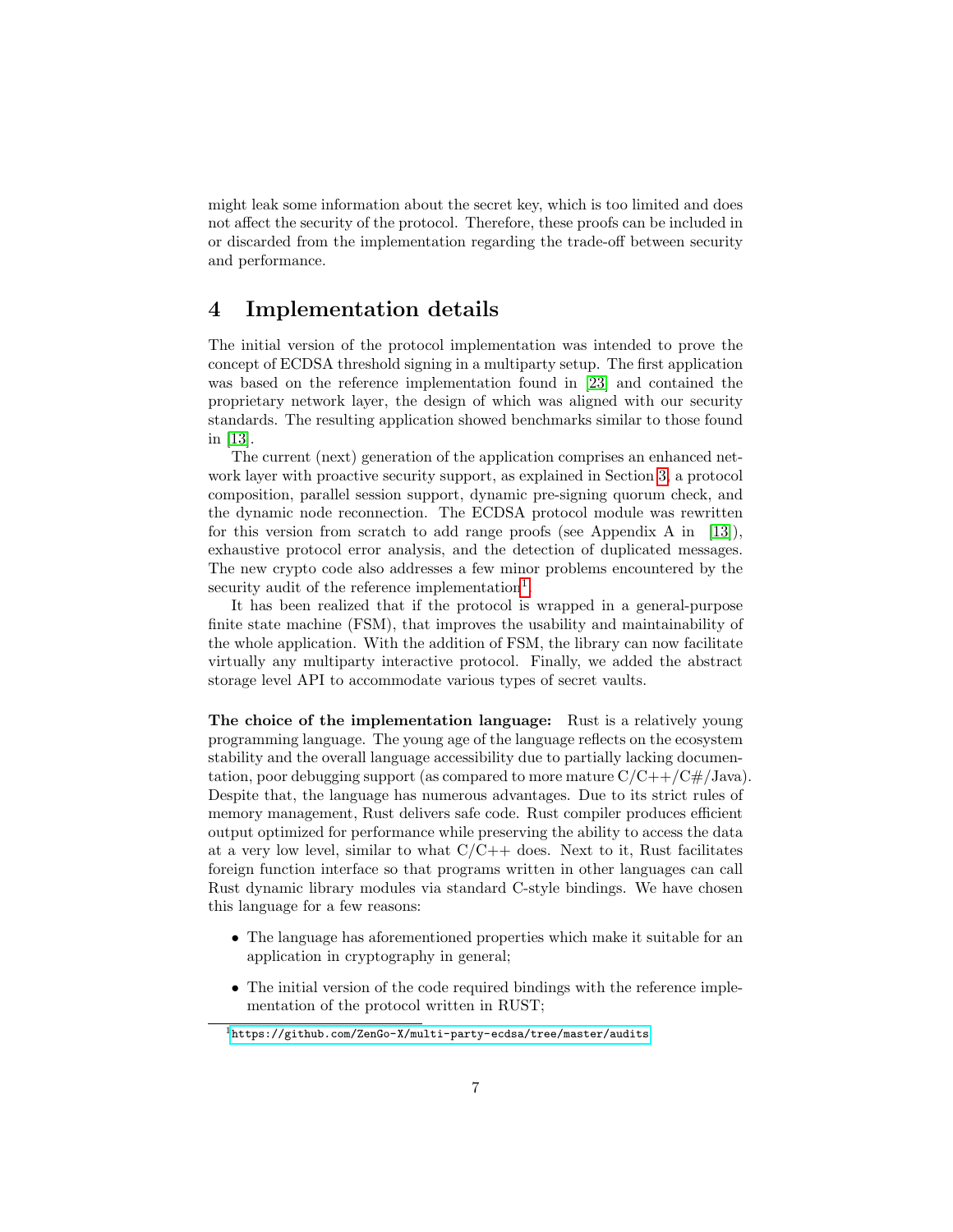- It supports functional programming style so that algorithms are easier to validate;
- The language gains popularity.

# Acknowledgements

The authors thank Victor Ermolaev, Tommy Koens, Shariff Lutfi, and Antoine Girard for their valuable feedback in the preparation of this document.

## References

- <span id="page-7-0"></span>[1] Donald Beaver, Silvio Micali, and Phillip Rogaway. The round complexity of secure protocols (extended abstract). In STOC, pages 503–513. ACM, 1990.
- <span id="page-7-1"></span>[2] Michael Ben-Or, Shafi Goldwasser, and Avi Wigderson. Completeness theorems for non-cryptographic fault-tolerant distributed computation (extended abstract). In STOC, pages 1–10. ACM, 1988.
- <span id="page-7-4"></span>[3] Azer Bestavros, Andrei Lapets, and Mayank Varia. User-centric distributed solutions for privacy-preserving analytics. *Commun. ACM*,  $60(2):37-39$ , 2017.
- <span id="page-7-5"></span>[4] Dan Bogdanov, Marko J˜oemets, Sander Siim, and Meril Vaht. How the estonian tax and customs board evaluated a tax fraud detection system based on secure multi-party computation. In Financial Cryptography, volume 8975 of Lecture Notes in Computer Science, pages 227–234. Springer, 2015.
- <span id="page-7-3"></span>[5] Peter Bogetoft, Dan Lund Christensen, Ivan Damgård, Martin Geisler, Thomas P. Jakobsen, Mikkel Krøigaard, Janus Dam Nielsen, Jesper Buus Nielsen, Kurt Nielsen, Jakob Pagter, Michael I. Schwartzbach, and Tomas Toft. Secure multiparty computation goes live. In Financial Cryptography, volume 5628 of Lecture Notes in Computer Science, pages 325–343. Springer, 2009.
- <span id="page-7-6"></span>[6] Luis T. A. N. Brandao, Michael Davidson, and Apostol Vassilev. Nist roadmap toward criteria for threshold schemes for cryptographic primitives. [https://csrc.nist.gov/publications/detail/nistir/8214a/](https://csrc.nist.gov/publications/detail/nistir/8214a/final) [final](https://csrc.nist.gov/publications/detail/nistir/8214a/final), 2020.
- <span id="page-7-2"></span>[7] Ran Canetti, Yehuda Lindell, Rafail Ostrovsky, and Amit Sahai. Universally composable two-party and multi-party secure computation. In STOC, pages 494–503. ACM, 2002.
- <span id="page-7-7"></span>[8] Ran Canetti, Nikolaos Makriyannis, and Udi Peled. UC non-interactive, proactive, threshold ECDSA. IACR Cryptol. ePrint Arch., 2020:492, 2020.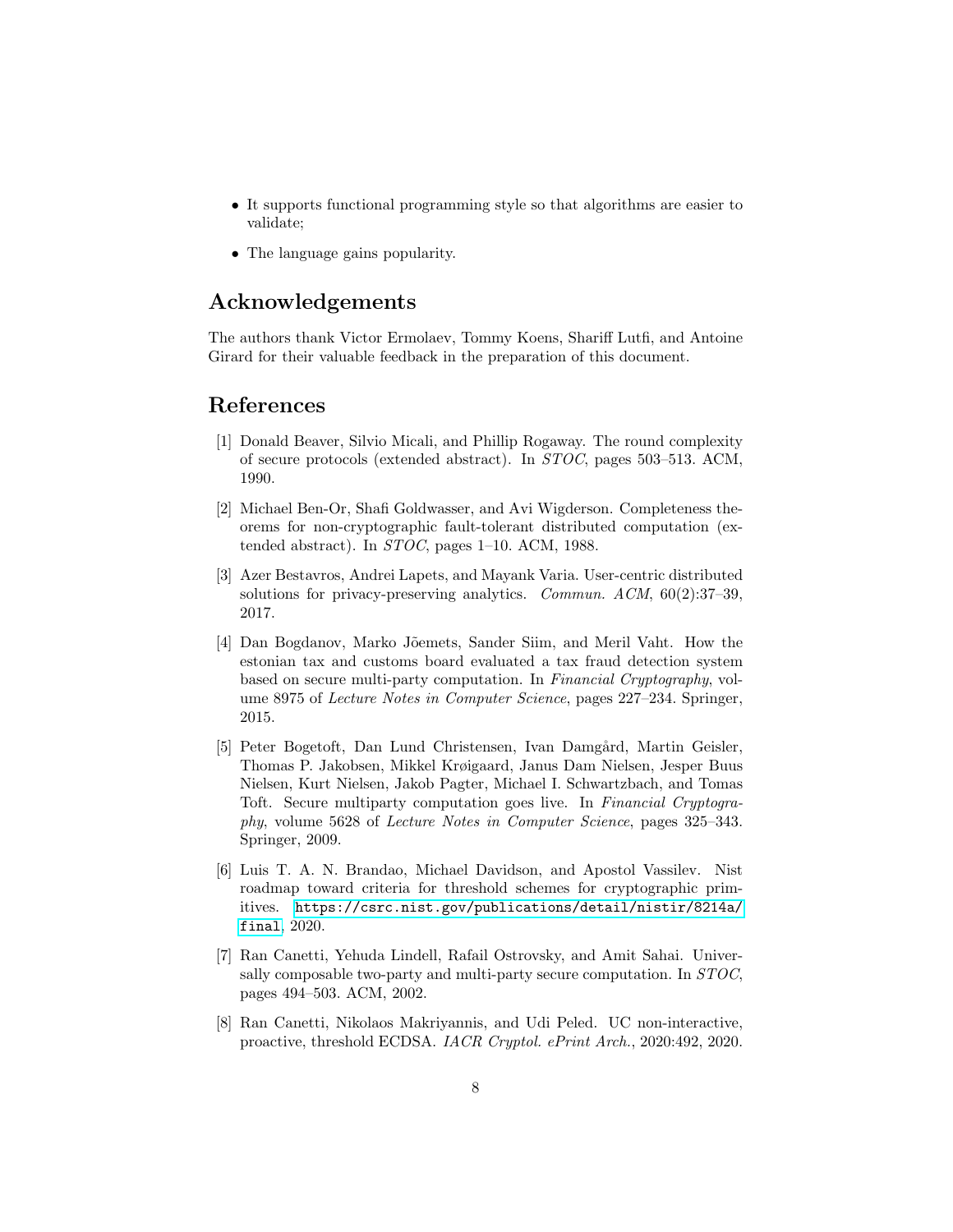- <span id="page-8-1"></span>[9] David Chaum, Claude Crépeau, and Ivan Damgård. Multiparty unconditionally secure protocols (extended abstract). In STOC, pages 11–19. ACM, 1988.
- <span id="page-8-2"></span>[10] Jack Doerner, Yashvanth Kondi, Eysa Lee, and Abhi Shelat. Threshold ECDSA from ECDSA assumptions: The multiparty case. In IEEE Symposium on Security and Privacy, pages 1051–1066. IEEE, 2019.
- <span id="page-8-6"></span>[11] David Evans, Vladimir Kolesnikov, and Mike Rosulek. A pragmatic introduction to secure multi-party computation. Found. Trends Priv. Secur.,  $2(2-3):70-246, 2018.$
- <span id="page-8-5"></span>[12] Brian Gallagher, Darwin Lo, Peter Frands Frandsen, Jesper Buus Nielsen, and Kurt Nielsen. Insights network - a blockchain data exchange. [https://s3.amazonaws.com/insightsnetwork/](https://s3.amazonaws.com/insightsnetwork/InsightsNetworkWhitepaperV0.5.pdf) [InsightsNetworkWhitepaperV0.5.pdf](https://s3.amazonaws.com/insightsnetwork/InsightsNetworkWhitepaperV0.5.pdf), 2017.
- <span id="page-8-0"></span>[13] Rosario Gennaro and Steven Goldfeder. Fast multiparty threshold ECDSA with fast trustless setup. IACR Cryptol. ePrint Arch., 2019:114, 2019.
- <span id="page-8-11"></span>[14] Rosario Gennaro and Steven Goldfeder. One round threshold ECDSA with identifiable abort. IACR Cryptol. ePrint Arch., 2020:540, 2020.
- <span id="page-8-3"></span>[15] Oded Goldreich, Silvio Micali, and Avi Wigderson. How to play any mental game or A completeness theorem for protocols with honest majority. In STOC, pages 218–229. ACM, 1987.
- <span id="page-8-7"></span>[16] Carmit Hazay and Yehuda Lindell. Efficient Secure Two-Party Protocols - Techniques and Constructions. Information Security and Cryptography. Springer, 2010.
- <span id="page-8-4"></span>[17] Vladimir Kolesnikov and Thomas Schneider. Improved garbled circuit: Free XOR gates and applications. In  $ICALP$  (2), volume 5126 of Lecture Notes in Computer Science, pages 486–498. Springer, 2008.
- <span id="page-8-12"></span>[18] David W Kravitz. Digital signature algorithm, 1993. US Patent 5,231,668.
- <span id="page-8-10"></span>[19] Yehuda Lindell. Fast secure two-party ECDSA signing. In CRYPTO (2), volume 10402 of Lecture Notes in Computer Science, pages 613–644. Springer, 2017.
- <span id="page-8-8"></span>[20] Yehuda Lindell. Secure multiparty computation (MPC). IACR Cryptol. ePrint Arch., 2020:300, 2020.
- <span id="page-8-13"></span>[21] Pascal Paillier. Public-key cryptosystems based on composite degree residuosity classes. In EUROCRYPT, volume 1592 of Lecture Notes in Computer Science, pages 223–238. Springer, 1999.
- <span id="page-8-9"></span>[22] Adi Shamir. How to share a secret. *Commun. ACM*, 22(11):612–613, 1979.